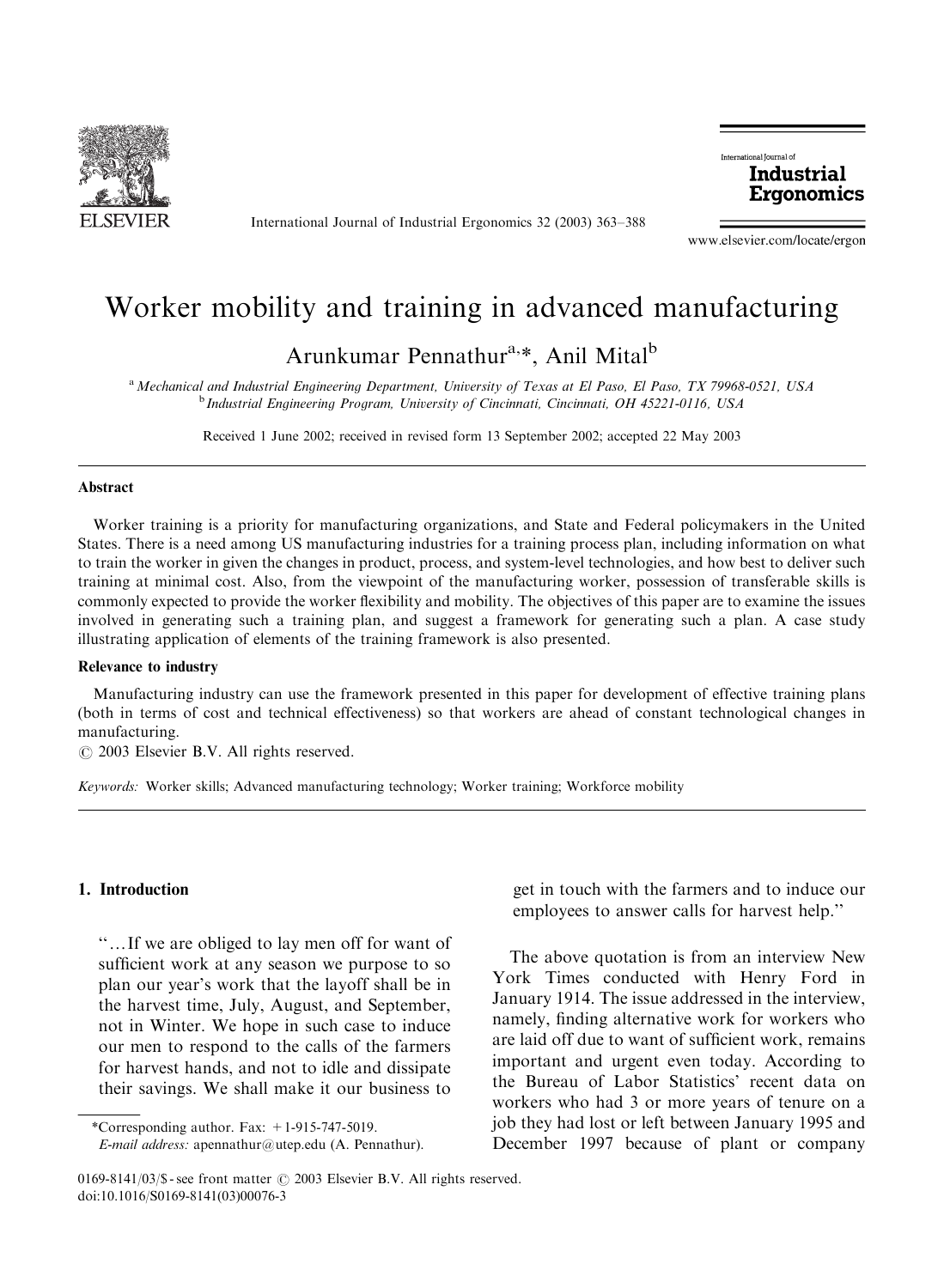Table 1

Displaced workers by occupation of lost job and employment status in February 1998 (Data refer to persons who had 3 or more years of tenure on a job they had lost or left between January 1995 and December 1997 because of plant closings or moves, insufficient work, or the abolishment of their positions or shifts

| Occupation of lost job                          | Total (in<br>thousands) | Total $(\% )$ | Employed $(\% )$ | Unemployed<br>$(\%)$ | Not in the labor<br>force |
|-------------------------------------------------|-------------------------|---------------|------------------|----------------------|---------------------------|
| Total                                           | 3578                    | 100.0         | 75.9             | 10.0                 | 14.1                      |
| Precision production, craft and repair          | 391                     | 100.0         | 88.3             | 5.3                  | 6.5                       |
| Machine operators, fabricators, and<br>laborers | 343                     | 100.0         | 55.9             | 21.0                 | 23.0                      |

closings or moves, insufficient work, or the abolishment of their positions or shifts, nearly 28% of the 3578 thousand displaced workers were manufacturing workers (both durable and nondurable goods manufacturing). Among the different durable goods manufacturing industries, nearly 33% of the 121,000 displaced workers in the machinery tool manufacturing industry were either unemployed or not in the labor force in February 1998. Nearly 36% of the 95,000 displaced workers in the transportation equipment manufacturing industry were either unemployed or not in the labor force in February 1998. These numbers were nearly 40% (of the 86,000 displaced workers), 56.9% (of the 109,000 displaced workers),  $20\%$  (of the 81,000 displaced workers)  $40\%$ (of the 39,000 displaced workers) in the food and kindred products manufacturing industry, the apparel and other finished textile product manufacturing industry, the printing and publishing manufacturing industry, and the rubber and other miscellaneous plastics products manufacturing industry, respectively. Table 1 provides recent Bureau of Labor Statistics estimates on displaced workers classified by occupation of lost job and employment status of the worker in February 1998.

As can be seen from the table, nearly 21% of all displaced workers were either precision production, craft and repair workers, or were machine operators, fabricators and laborers. In addition, a large proportion of these workers also were unemployed or could not participate in the labor force. [Table 2](#page--1-0) is a summary of data on the fulltime earnings of manufacturing workers who were reemployed (after losing their previous jobs between January 1995 and December 1997 because of plant or company closings or moves, insufficient work, or the abolishment of their positions or shifts) in February 1998. It is evident from [Table 2](#page--1-0) that among all US industries, not only were the highest percentage of displaced workers from the manufacturing industry, but also, that manufacturing workers were the ones whose immediate second jobs paid them the least (including the number that only made more than 20% above previous earnings, if above) compared to workers from all other industries who were reemployed.

Compounding the problem is the fact that the data presented do not indicate the nature of the second job for manufacturing workers who found employment—it does not indicate if they found employment in manufacturing (which means they perhaps will get to use all the skills that they built in their previous job), or in some other industry (which will impose an additional burden on the new employer to train the person in the industry practices, and an additional intangible burden on the worker to have to let go of the previous skills and learn new skills).

In summary, while many developments, chiefly technological, have taken place since 1914 in US manufacturing, manufacturing industries, to this day, continue to lay off workers in large numbers. Active provision of alternative work for such workers is the theme of this paper. An active